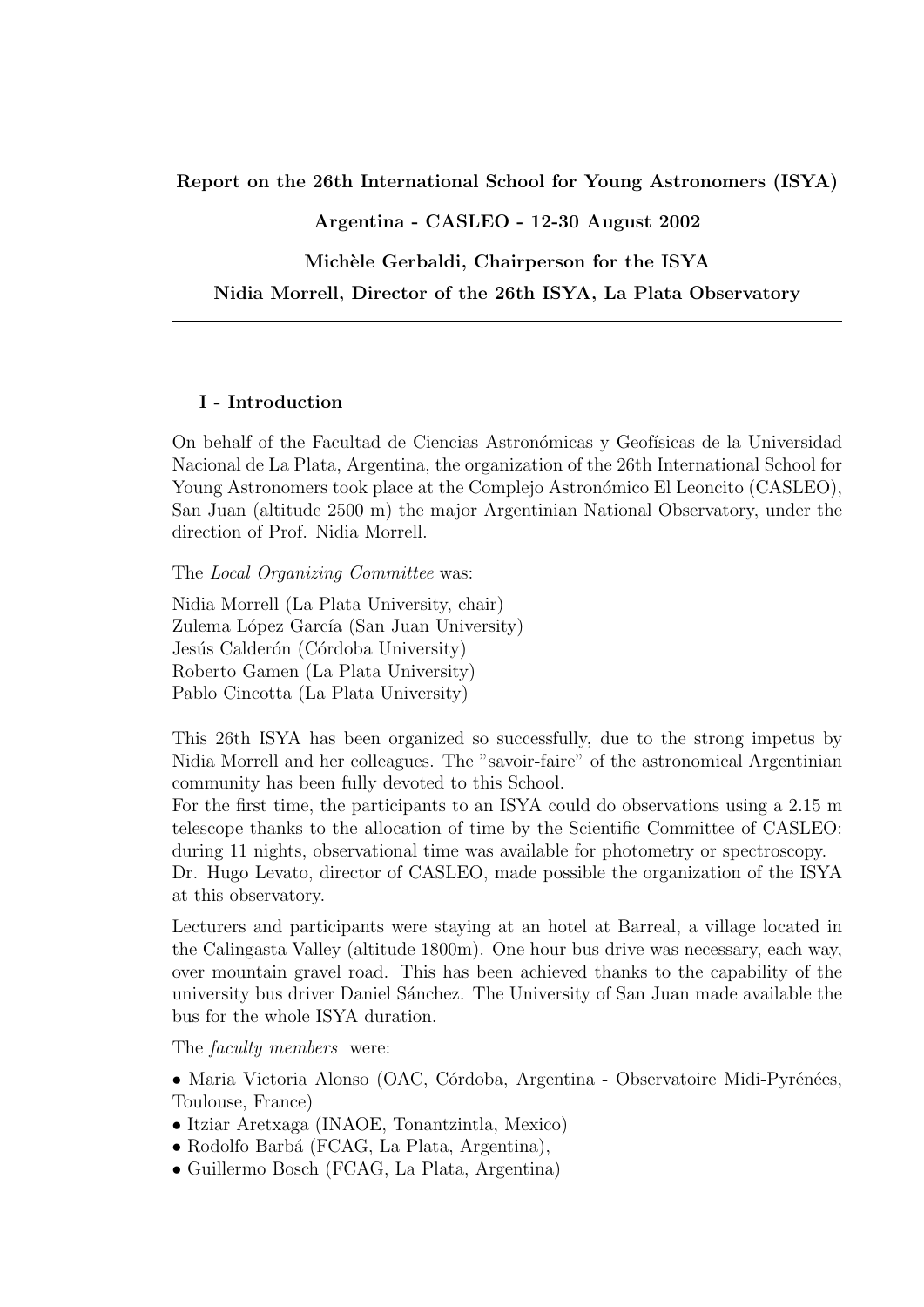- Pablo Cincotta (FCAG, La Plata, Argentina)
- Sylvio Ferraz Mello (IAG, Sao Paulo, Brazil)
- Diego García Lambas (OAC, Córdoba, Argentina)
- Michèle Gerbaldi (IAP, Paris, France)
- Ed Guinan (Villanova University, USA)
- Mariano Méndez (SRON, The Netherlands)
- Nidia Morrell (FCAG, La Plata, Argentina)

Among the faculty members, Rodolfo Barbá, Michèle Gerbaldi and Nidia Morrell stayed during the all ISYA, Ed Guinan during more than two weeks. Several faculty members were able to stay not longer than 8 days; stays as short as 3 days do not permit real interaction with the participants even if the language barrier did not exist during this ISYA.

Ruben Díaz, a PhD student from Córdoba Observatory, stayed during all the School in order to animate the observing runs as well as the sessions of practical activities.

Federico Bareilles, system manager from La Plata Observatory, stayed the first week at the observatory to install and control the running of all the computer network and to provide useful information.

The number of participants was 28: 14 foreign and 14 Argentinian.

# II - Participants

This ISYA was advertised as usual in the Bulletin of the IAU, as well as on the Web Page of the La Plata Observatory. Specific information was sent to several institutions in South and Central America by Prof. Nidia Morrell.

46 applications, from 22 countries outside of the South and Central America region, were received but were not taken into account during the selection, those countries being too far from the geographical area considered for this ISYA.

22 applications, from 10 Latin American countries other than Argentina were received. According to the budget, 15 foreign participants were invited, from 8 different countries in South and Central America; 1 foreign student canceled his participation at the very last moment.

32 applications were received from Argentinian students, 21 students were invited to participate, but 7 of them canceled their participation, at the last moment, for various personal reasons (such as health/family problems or the need to start new university term abroad).

The participants came from:

Brazil: 3 (male), Cuba: 2 (male), Ecuador: 1 (male), Honduras: 1 (male), Nicaragua: 2 (1 female, 1 male), Peru: 2 (male), Uruguay: 1 (female), Venezuela: 2 (male). Argentina: 14 participants (8 female, 6 male), 4 from Buenos Aires, 5 from La Plata, 3 from Córdoba and 2 from San Juan.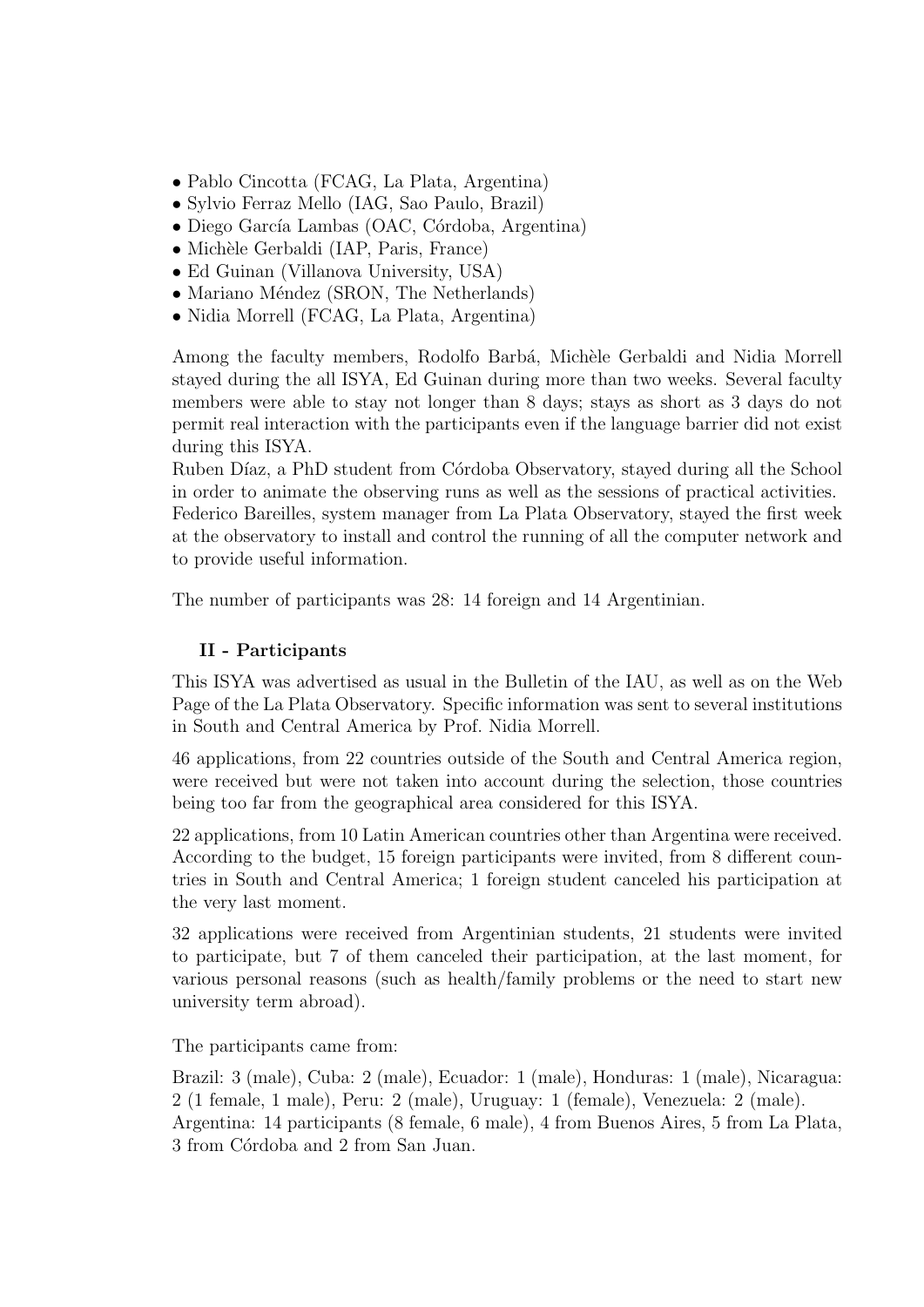The background of these 28 participants, ranged from finishing their Licenciado degree (nearly equivalent to a MSci. degree, and the first degree in Astronomy or Physics available from Argentinian universities, where the BSci. degree does not exist; 6 students: 1 from La Plata, 2 from San Juan and 3 from Córdoba were in this situation) or having started their PhD about one year ago (8 students: 4 from Buenos Aires and 4 from La Plata).

## III - Academic Activities

Spanish/English was the language of the ISYA.

#### III - 1 - Lectures

The topics covered by the lectures were:

#### • Introduction to Galaxies: María Victoria Alonso

The Milky Way Stellar Populations Galaxy morphology Scaling relations Galaxy distances, the high-z Universe 4 lectures (6 hours)

• Active Galactic Nuclei: Itziar Aretxaga

AGN taxonomy and unification The role of BHs in AGN The role of stars in AGN 3 lectures (4.5 hours)

• Astronomy with Large Astronomical Databases: Rodolfo Barbá

The observing proposal and Internet resources for Astronomy Data mining and Virtual Observatories Practical use of astronomical databases: MAST - HST - 2MASS 4 lectures (6 hours)

• Star Forming Regions: *Guillermo Bosch* 

Giant HII Regions Dynamics of HIIRs Stellar kinematics in 30 Dor 3 lectures (4.5 hours)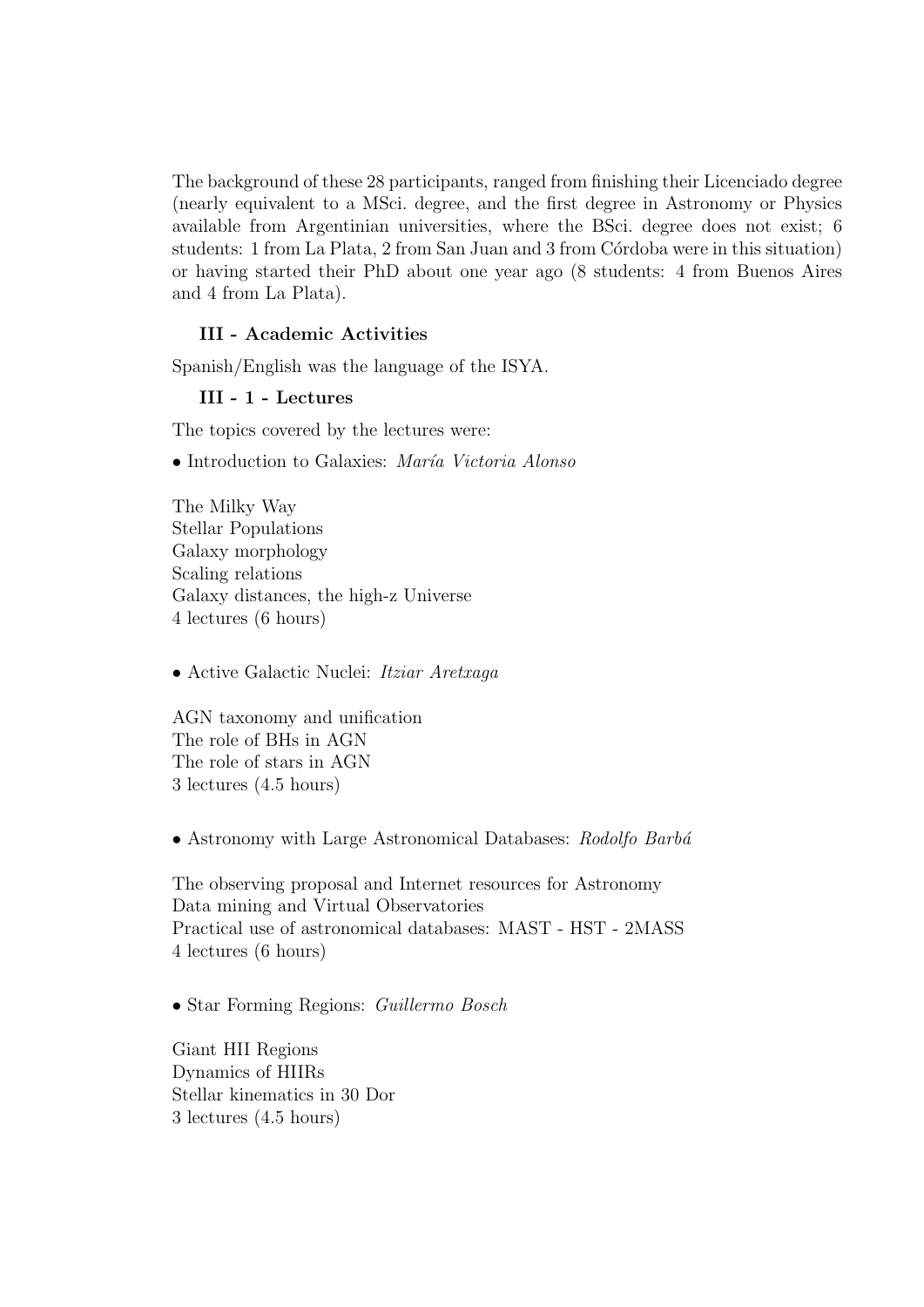• Topics in Theoretical Galactic Dynamics: Pablo Cincotta

Statistical description of N-body gravitating systems General aspects of dynamics in Hamiltonian systems Open problems 3 lectures (4.5 hours)

• Dynamics of Extrasolar Planetary Systems: Sylvio Ferraz Mello

2-body problem plus orbit determination problem The determination problem in case of many planets (N-body simulations) Description of the dynamics of planetary migration 3 lectures (4.5 hours)

• Cosmology: *Diego García Lambas* 

The large scale structure of the Universe

General Relativity: the world at large The formation of structure in the Universe Statistical studies of the large scale distribution of mass and galaxies. 3 lectures (4.5 hours)

 $\bullet$  Stellar Astrophysics: Michèle Gerbaldi

The HR diagram The observational tools The model atmosphere Spectrum synthesis and abundances 3 lectures (4.5 hours)

• Binaries, The Sun: Ed Guinan

Extrasolar planets The search for life in the Universe Eclipsing binaries and the distance to the Large Magellanic Cloud The Sun in time 4 lectures (6 hours)

• High Energy Astrophysics: Mariano Méndez

Continuum processes in X-ray and Gamma-rays X-ray spectroscopy: practical application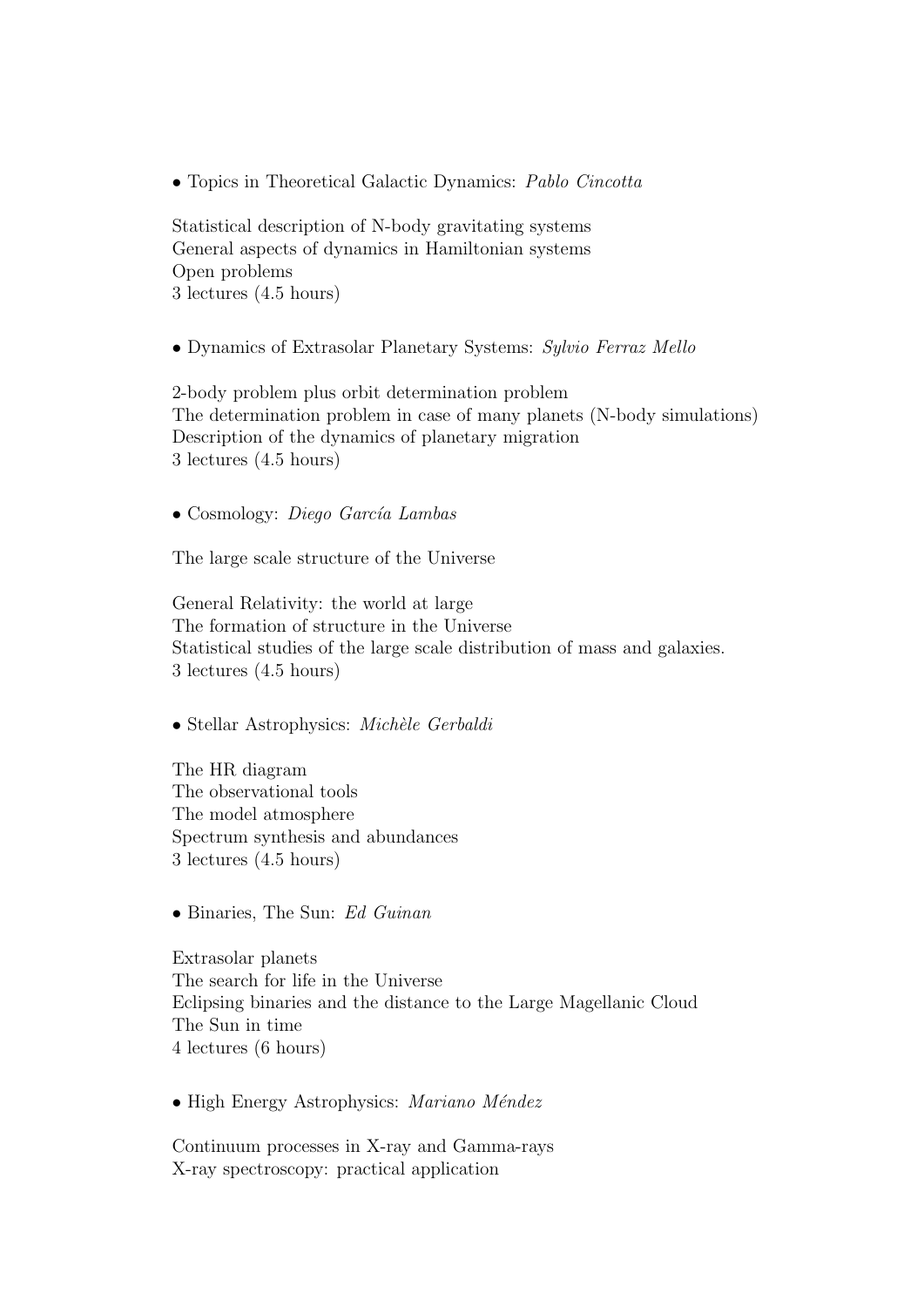High-time resolution observations of galactic X-rays sources 4 lectures (6 hours) 4 hours of practical exercises.

# III - 2 - Practical Activities

A network of 10 computers under LINUX was set up for the practical activities. Specialized software packages were installed for the reduction and analysis of optical (IRAF) and X-ray (XSPEC) observations.

19 hours of practical work took place during the ISYA including: analysis of Xray observations, data reduction and analysis of the spectroscopic and photometric observations done at the 2.15-m telescope. All together 10 sessions of practical work were organized.

# III - 3 - Observations with the 2.15-m telescope

Under the supervision of Rodolfo Barbá and of Nidia Morrell, an observing program has been set up in order to make comprehensive observations which may constitute later a short publication.

BVRI photometry and intermediate resolution spectroscopy in a selected area of NGC 6357 were done.

Each student spent one observing night (6 hours) at the 2.15-m telescope.

Data reductions using dedicated software and analysis of the photometric and spectroscopic observations were done during the practical activities.

A visit to the nearby Estación de Altura Carlos Ulrico Cesco, from the Félix Aguilar observatory of San Juan University was organized, on 14th August, afternoon. This observatory is mostly devoted to astrometric and solar observations. Among its instrumentation there is a double astrographic telescope (presently equipped with a CCD mosaic), a meridian circle, a solar coronograph (MICA), a solar  $H\alpha$  spectrograph (SPECHA), and other telescopes. Lic. Carlos L´opez, from the University of San Juan, kindly showed and explained this observatory's facilities to the ISYA group.

A visit to the Burek mountain (7 km away from El Leoncito) took place on 28th August afternoon, where the 60-cm Helen Sawyer Hogg telescope (originally at Las Campanas Observatory and on long term loan to CASLEO) is currently being installed. This telescope will be devoted to direct CCD imaging and stellar spectroscopy.

# III - 4 - Participant Talks

Sessions were organized for talks by the participants about their Institutions and their works.

17 talks were given, all of them followed by discussions. The student presentations (20 minutes each) added up to 5 hours, divided into 4 blocks. Most of these talks were given in English.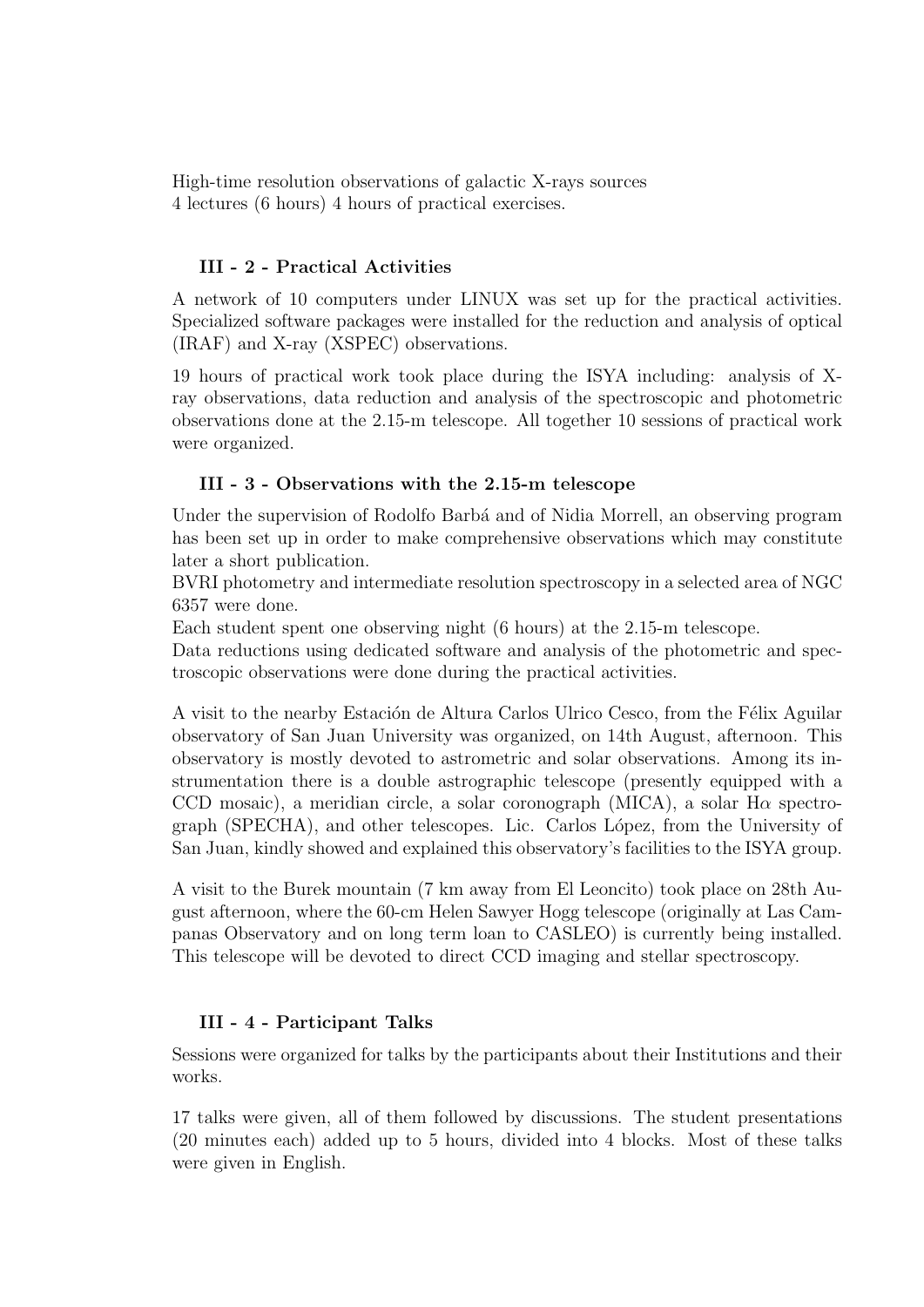∗ Javier García (Venezuela) Quantitative stellar spectral classification ∗ Ileana Andruchow (Argentina) Photopolarimetry of blazars ∗ Facundo Albacete (Argentina) Optical and X-ray survey of early type stars in NGC 3372 ∗ Oli Dors Jr. (Brazil) Excitation gradients in spiral galaxies ∗ Carlos Leal (Venezuela) Automatic detection of moving objects in the Solar System ∗ Ivan Ramírez (Peru) IRFM temperature calibration for various photometric systems ∗ Gabriel Ferrero (Peru) Photometry of variable stars from the Observatory of Maranganí ∗ Julia Arias (Argentina) Optical and infrared study of M8 ∗ Jorge Valiente and Ernesto Rodr´ıguez (Cuba) Astronomy in Cuba ∗ Gisela Romero (Argentina) First step : CO & co. ∗ Dami´an Mast (Argentina) Integral field spectroscopy: the nuclear region of NGC 5236 ∗ Carolina Cincunegui (Argentina) Stellar activity indicators I Andrea Buccino (Argentina) Stellar activity indicators II. Extrasolar planets ∗ Nicolas V´asquez (Ecuador) Observatorio de Quito. Accretion disks ∗ Gabriela Castelletti (Argentina) General properties of supernova remnants ∗ Guillermo H¨agele (Argentina) Search for PMS objects in the Carina Nebula ∗ Wilfredo Flores (Honduras) Astronomy in Honduras

## IV - Non-Academic Activities

Non academic activities were organized during the ISYA.

On 21st August a 3-hours walk was organized to a petroglyph place, nearby the observatory.

On the Saturday-Sunday 17-18th a visit to the city of San Juan took place as well as a visit to the Museum at La Laja (pre-Columbian archaeology).

A second excursion took place the following weekend (Saturday 24th, Sunday 25th August) to the village of Valle Fértil and Ischigualasto National Park (Valle de la Luna), famous geological and dinosaur place.